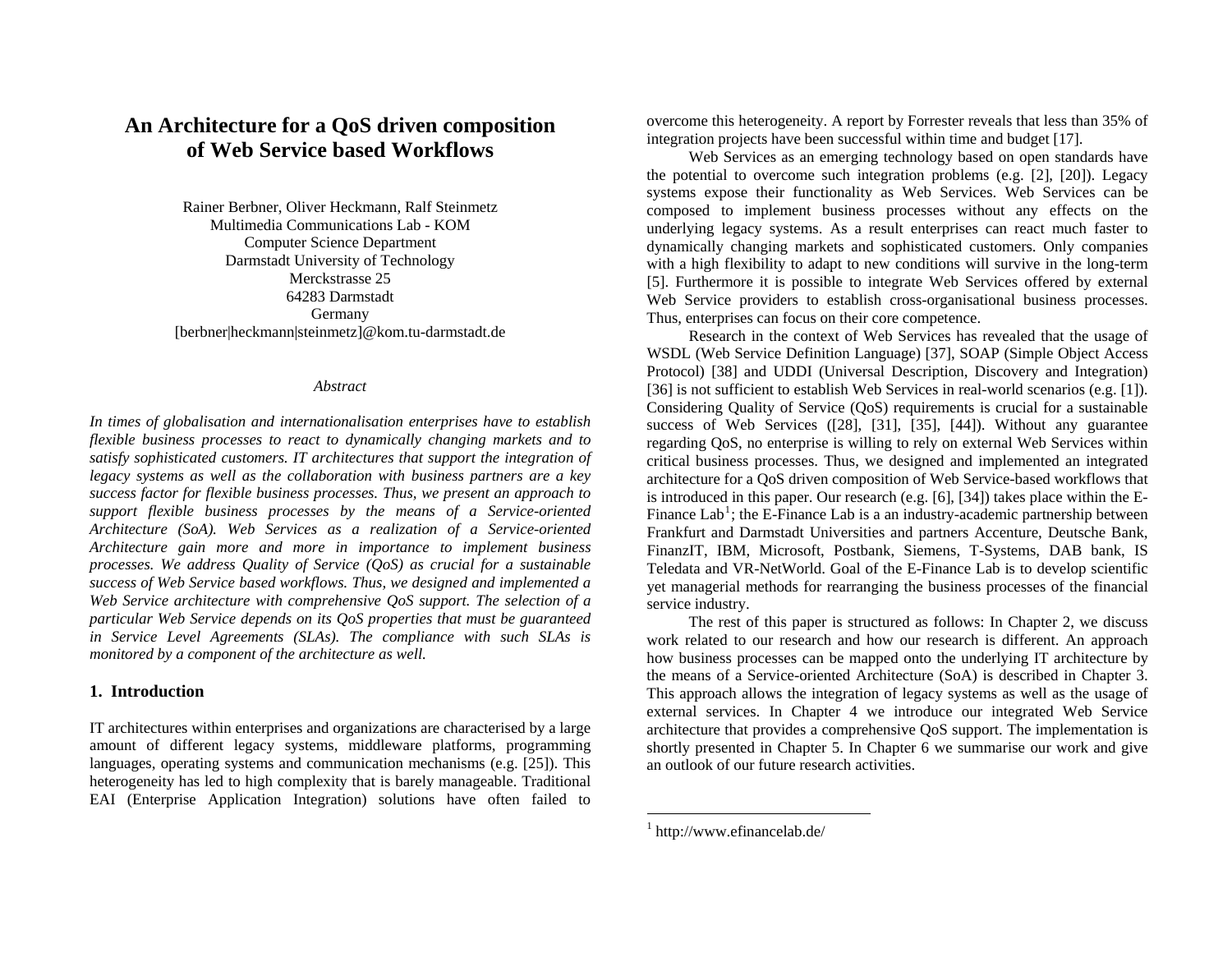## **2. Related work**

A Web Service is defined as *a software system identified by a URI, whose public interfaces and bindings are defined and described using XML. Its definition can be discovered by other software systems. These systems may then interact with the Web Service in a manner prescribed by its definition, using XML based messages conveyed by Internet protocols* [\[39\]](#page-8-9)*.* WSDL, SOAP and UDDI form the Web Service core standards. WSDL is used as interface definition language, SOAP as communication protocol and UDDI as a repository to publish and search for particular Web Services (e.g. [\[2\]\)](#page-7-1).

BPEL4WS (Business Process Execution Language for Web Services) was introduced by IBM, BEA and Microsoft to model business processes that consist of Web Services. The BPEL4WS specification [\[3\]](#page-7-5) distinguishes between executable process models and abstract process descriptions. The latter specifies the message exchange between the involved business parties without revealing inner details. This considers the fact that enterprises do not want to let their partner know how they do business. The BPEL4WS specification allows the dynamical binding of Web Services at runtime. However, criteria that determine what Web Service should actually be invoked are neglected. QoS is not considered in this context.

The WSMF (Web Service Modelling Framework) aims at the overcoming of semantic and syntactical heterogeneity in the context of Web Service composition [\[11\]](#page-7-6). QoS related issues are not discussed within this framework.

In [\[19\]](#page-8-10), [\[27\]](#page-8-9), [\[30\]](#page-8-11) Web Service based workflows are addressed, but without a deep discussion of QoS. In [\[7\]](#page-7-7), [\[8\]](#page-7-8), [\[32\]](#page-8-12) the search of suitable Web Services and their QoS behaviour are discussed. The focus lies on the semantic description of Web Services by means of ontologies as an assumption to find proper Web Services. In this context the QoS behaviour is addressed as an import search criterion. [\[31\]](#page-8-6) presents the prioritisation of incoming Web Service invocations as an approach to realise QoS for Web Services. QoS criteria for Web Services are introduced in [\[15\]](#page-7-9), [\[28\]](#page-8-5), [\[44\]](#page-9-0). However, the technical support by an architecture is not discussed deeply.

Service Level Agreements (SLAs) are widely established to guarantee Quality of Service (QoS) between Internet Service Providers (ISP) on the network layer. Service Level Agreements (SLAs) are bilateral contracts and defined in RFC 3198 as the documented result of a negotiation between a customer and a provider of a service that specifies the levels of availability, serviceability, performance, operation or other attributes of the service [\[41\]](#page-8-13). SLAs are used for different types of services, e.g. pure network connectivity

services with network service providers or e.g. Web Services with Web Service providers. A SLA contains a Service Level Specification (SLS). A SLS is a set of parameters and their values which together define the service offered to the customer. Besides the SLS a SLA can contain pricing, contractual and other information. In [\[9\],](#page-7-10) [\[16\]](#page-7-11) early approaches using SLAs in the context of Web Services are introduced.

Compared to this work we present an architectural approach and its prototypical implementation with a comprehensive QoS support:

- External Web Service providers have to subscribe at a portal to register their Web Services.
- QoS properties of the Web Services have to be guaranteed by the provider in form of SLAs.
- The selection of a particular Web Service is performed at runtime. Furthermore this selection depends on the QoS properties of the Web Service and rules defined by decision makers within the enterprise.
- The compliance of the Web Service execution with the corresponding SLA is supervised at runtime.

How QoS can be realised at the service provider or at the network layer is out of scope in this paper. For this, we refer to e.g. [\[13\]](#page-7-12), [\[29\]](#page-8-14).

Besides QoS there are further open research issues in the area of Web Services (e.g. security and transaction processing [\[2\]](#page-7-1)) we do not address within this paper.

# **3. Decomposition of business processes by means of a Serviceoriented Architecture (SoA)**

In organisation theory a business process is defined as *a set of one or more interconnected activities which collectively realize a business objective or policy goal, normally within the context of an organisational structure defining functional roles and relationships* [\[42\]](#page-9-1). Business processes that are supported by information systems are labelled as workflows [\[18\]](#page-8-11).

To achieve optimal support by the underlying IT architecture, we first decompose business processes conceptually into activities (so-called process patterns). For this, we collaborate with the business process owners in the organisation. The decomposition is continued until the process patterns have the optimal granularity. The optimal granularity is determined by the business context and the functional handling as well as the optimal support by the information systems.

Figure 1 demonstrates this approach by means of a generic credit process. The credit process is decomposed into the process patterns loan request, credit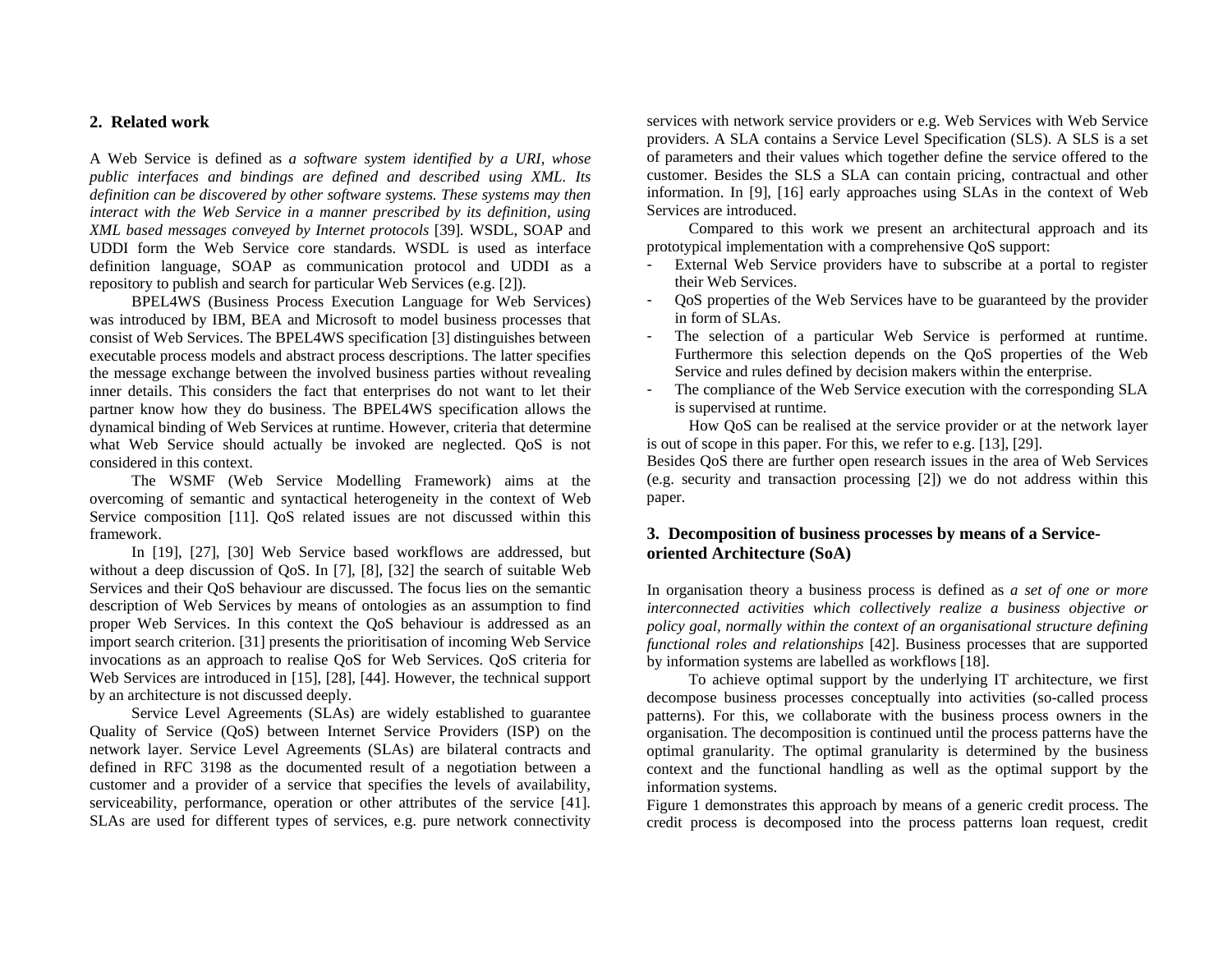assessment, servicing and workout. As an example, the process pattern credit assessment is decomposed again, namely into the process patterns internal and external rating and decision. If we have a closer look to the internal rating, this activity is decomposed into three process patterns that are responsible for the evaluation of the required documents as well as loan requestor's income and his employment.



Figure 1: Decomposition of a generic credit process

The functionality of these process patterns is provided by so-called services. In this context a service is defined as a self-contained software component that provides a well-defined functionality [\[43\]](#page-9-2). An architectural approach based on services is called Service-oriented Architecture (SoA). A SoA is characterised by the loosely-coupling of the services involved. This means that services can be replaced by other services at runtime. Services communicate with each other by sending and receiving messages [\[26\]](#page-8-15).

Figure 2 shows the mapping of conceptually modelled process patterns onto services. Those services encapsulate the functionality of legacy systems. The advantages of this approach are twofold: One the one hand the further operation of existing legacy systems is possible. On the other hand, despite of monolithic legacy applications, business processes can be modified by recombining existing and upcoming services in a flexible manner. As a consequence, a modification of business processes mainly affects the order of the different service invocations, but not the underlying legacy systems. Thus, our approach follows the paradigm of a *two-level programming*, which means that there is a clear distinction between the business process modelling and the implementation itself [\[18\]](#page-8-11). In this context the modelling of the workflow (the definition of the data and control flow), is called *programming in the large*,

whereas the implementation of the abstract process patterns is named as *programming in the small*.



Figure 2: Mapping of process patterns onto services

Because services are loosely-coupled, this architectural approach allows the integration of services offered by external service providers. Compared to a traditional Business Process Outsourcing (BPO), not the complete process has to be outsourced, but only a few activities. We call this Service-based BPO. This approach allows a BPO with higher flexibility.



Figure 3: Service-based Business Process Outsourcing (BPO)

This architectural approach supports the reusability of process patterns in different business processes. Advantages of reusability are cost reduction, reliability and a faster development process [\[33\]](#page-8-16). For this, abstract process patterns and their implementations can be stored in repositories [\[24\]](#page-8-17). As a consequence business processes can be composed by combining process patterns out of a construction kit [\[22\]](#page-8-18). This approach becomes even more effective if these process patterns can be customised by parameters. This allows additional flexibility and adaptability of business processes. Furthermore this architectural approach brings together standardisation and individualisation, because the combination of standardised components allows the creation of individualised business processes.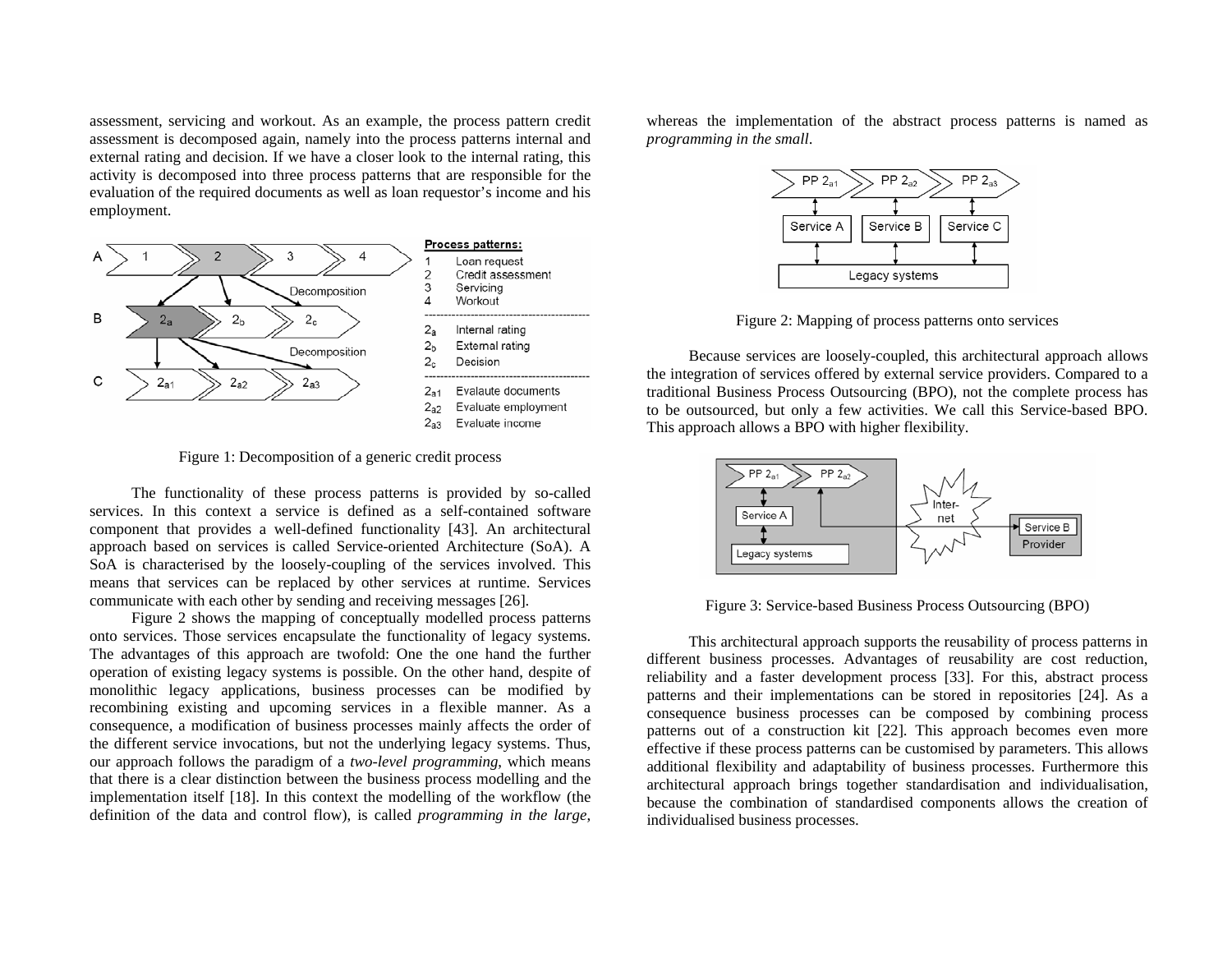## **4. A Web Service architecture with comprehensive QoS support**

In Chapter 3 we demonstrated the strength of a Service-oriented Architecture (SoA) to integrate internal legacy systems as well as external services. Web Services as an implementation of the SoA concept gain in importance to establish business processes. However, there are a lot of concerns related to Web Services (e.g. [\[1\]](#page-7-3)). A crucial issue is that quality of service is often neglected although it is obvious that enterprises are not willing to rely on external Web Services if there is no guarantee about their quality of service. In the future there will be a lot of Web Services that provide the same functionality. Thus, the non-functional QoS properties of a Web Service will become more important.

Thus, we present a Web Service architecture (Figure 4) with comprehensive QoS support. The decision, which particular Web Service among a group of Web Services with similar functionality is invoked, depends on its QoS properties. Furthermore our approach makes use of a portal and Service Level Agreements (SLAs). The compliance of the Web Service execution with these SLAs is monitored by the architecture as well.

Next we introduce the components of this architecture and their interaction.

An enterprise can publish invitations to bid for certain Web Services (e.g. Web Services for credit rating) at its web portal. Providers that offer suitable services have to subscribe to the portal and register their Web Services. Additionally, they have to reference a Service Level Agreement (SLA). These SLAs contain binding information related to QoS criteria. Our architecture supports the QoS criteria discussed in [\[12\]](#page-7-13), [\[15\]](#page-7-9), [\[21\]](#page-8-19), [\[35\]](#page-8-7):

- Availability of a Web Service means the probability that a certain Web Service is available when invoked by a client. A Web Service is considered as available if it is able to respond to a request within a defined time interval.
- Performance as a generic term can be measured by the throughput and the response time. Throughput means the number of requests that can be processed during a defined time slot. The response time is the sum of transmission time and processing time and can be measured as the time required processing a request.
- The error rate specified the number of processing errors within a particular time interval.
- Security is a comprehensive criterion. Therefore it is assessed by the subcriteria authenticity, authorisation (of the participating partners) and data encryption.



Figure 4: Architecture

- The reputation of a Web Service and its providers aims at the past experiences with a certain Web Service and its provider. This criterion also considers external references of the provider.

These criteria have to be guaranteed in a SLA. The SLAs are handled by the *SLA Management component*. After the registration of the SLA at the enterprise portal, the SLA is parsed by the *SLA Management component* and relevant information about guarantees is stored in a database. This information will be used by the *QoS Monitoring component* to detect potential SLA violations.

The evaluation and assessment of the QoS criteria proposed above is performed by the *Rating component.* The *Rating component* creates a ranking based on the SLAs. For this, the *Rating component* evaluates the criteria defined within the SLAs. The non-measurable values like reputation and security have to be assessed by IT experts. Furthermore IT experts can define rules to exclude Web Services that does not satisfy certain minimal QoS requirements. An example for such a rule can be: "Do not admit Web Services with a response time longer than 10 ms". Web Services that pass this stage are integrated by the *Rating component* in the internal registry. This registry contains links to all Web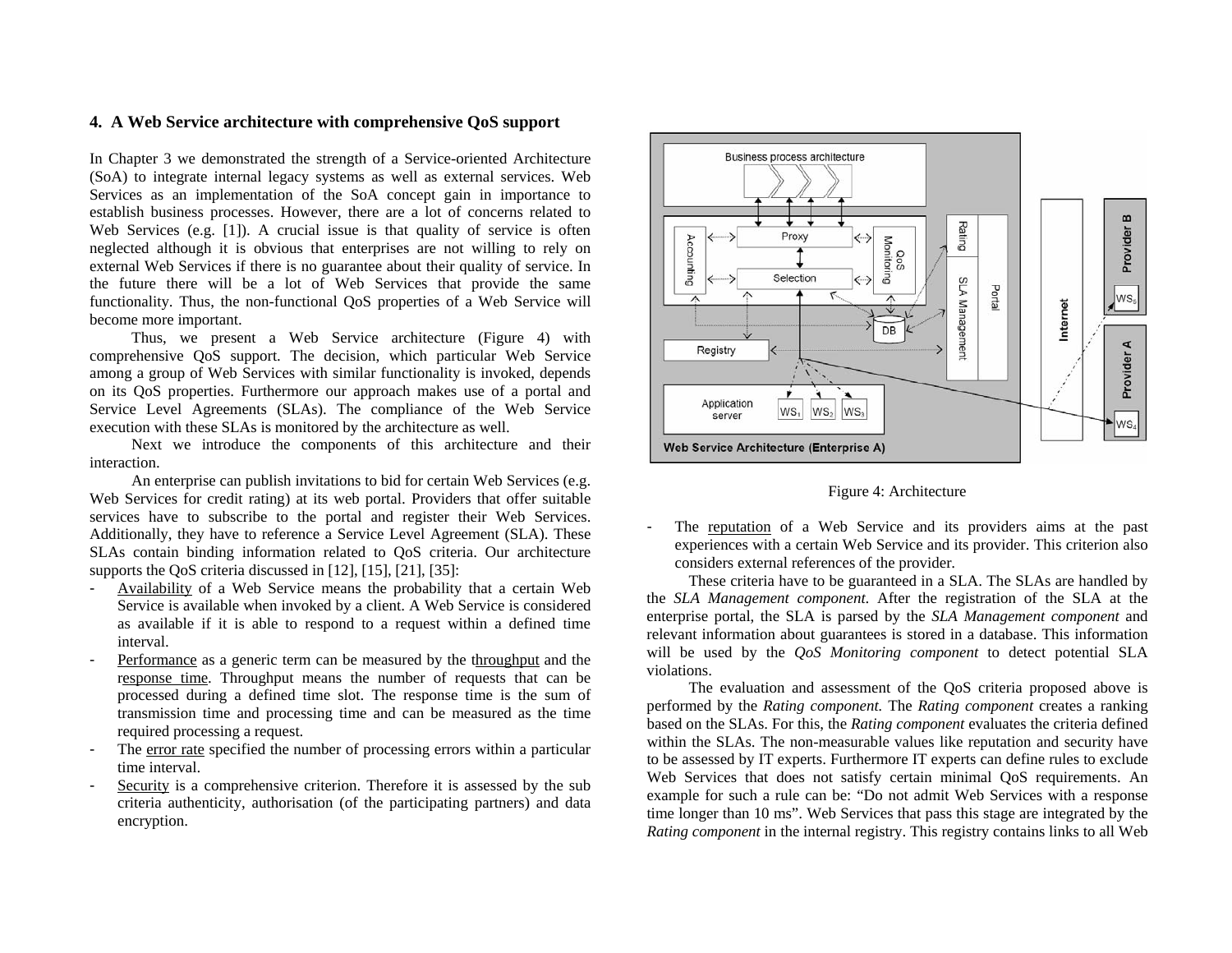Services that comply with the defined constraints. These Web Services can be made available by internal business units or external service providers. Internal Web Services are favoured to encapsulate the functionality of legacy systems [\[20\]](#page-8-1).

The *Proxy component* and the *Selection component* dynamically invoke Web Services considering QoS attributes of the registered Web Services. The *Proxy component* receives the Web Service invocations of the BPEL4WS process and forwards them to the *Selection component*. The *Selection componen<sup>t</sup>* chooses the Web Service with the highest score calculated by the *Rating component* on basis of the SLAs. Then the *Selection component* executes the particular Web Service. When a Web Service is invoked by the *Selection component*, the accounting mechanism is started as well. The *Accounting component* tracks start and end time of a Web Service invocation as well as potentially occurring errors. Accounting is *the process of tracing information systems activities to a responsible source* [\[4\]](#page-7-14) and is usually conducted by the service provider as a foundation for charging and billing. However, the approach we propose in this paper enables accounting at the client side as well. This can be helpful to assign costs to internal business units according the cause of the costs. Additionally, the service requestor can make use of accounting information to check the provider's invoice.

The *QoS Monitoring component* controls the compliance of the Web Service execution with the SLA. Thus, it evaluates the measurements conducted by the *Accounting component*. The measurements have to be compared to the guaranteed metrics within the SLA. If there are any violations of the SLA, the provider of the particular Web Service as well as the service requestor are notified. Furthermore the *QoS Monitoring component* can initiate that a badperforming Web Service whose availability break down, is substituted by another Web Service with the same functionality. For this, it sends a message to the *Selection component* to terminate the bad-performing Web Service and to start another one.

#### **5. Implementation**

The components of our Web Service architecture are implemented in Java. As application server we use Apache Tomcat 5.0. Apache Axis 1.1 is employed as SOAP engine and MySQL acts as a database server.

First of all, the Web Service provider has to register at the portal of the user (Figure 5). After the registration the provider is able to subscribe its Web Services (Figure 6) according to pre-defined categories (e.g. credit rating). A corresponding SLA hast to be referenced as well.

| Home                |                                | <b>Web Service Portal</b> |                   |                                                                                                          |  |  |  |  |
|---------------------|--------------------------------|---------------------------|-------------------|----------------------------------------------------------------------------------------------------------|--|--|--|--|
| <b>Registration</b> | Registration                   |                           |                   |                                                                                                          |  |  |  |  |
|                     |                                |                           |                   | Please fill in the form. Fields marked with an asterix (*) have to be filled in for proper registration. |  |  |  |  |
| E-Finance Lab       | All other fields are optional. |                           |                   |                                                                                                          |  |  |  |  |
|                     | Informations needed for login: |                           |                   |                                                                                                          |  |  |  |  |
|                     | Login name                     | Provider                  |                   |                                                                                                          |  |  |  |  |
|                     | Password                       | <b>Askskak</b>            |                   |                                                                                                          |  |  |  |  |
|                     | Retype password                | <b>Robbis</b>             |                   |                                                                                                          |  |  |  |  |
|                     | Contact informations:          |                           |                   |                                                                                                          |  |  |  |  |
|                     | Full name                      | Demo Provider             |                   |                                                                                                          |  |  |  |  |
|                     | Company name Demo Inc.         |                           |                   |                                                                                                          |  |  |  |  |
|                     | Street                         | Example Street 42         |                   |                                                                                                          |  |  |  |  |
|                     | ZIP code, city                 | 12345                     | Democity          |                                                                                                          |  |  |  |  |
|                     | Country                        | Demoland                  |                   |                                                                                                          |  |  |  |  |
|                     | Phone number                   | 555-12345                 |                   |                                                                                                          |  |  |  |  |
|                     | FAX number                     | 555-12346                 |                   |                                                                                                          |  |  |  |  |
|                     | eMail                          |                           | demo@demo-inc.com |                                                                                                          |  |  |  |  |
|                     |                                |                           |                   |                                                                                                          |  |  |  |  |
|                     | Register                       |                           |                   |                                                                                                          |  |  |  |  |

Figure 5: Registration of the provider at the portal

The SLA is evaluated by the *SLA Management component*. In this context information about the Web Services, e.g. provider name, name of the Web Service, guaranteed QoS metrics and the validity, are extracted and stored in the database.

To model Service Level Agreements we use IBM's Web Service Level Agreement (WSLA) framework ([\[10\]](#page-7-15), [\[16\]](#page-7-11)). WSLA is based on XML Schema [\[40\]](#page-8-20) and divided in three parts: In the section *Parties* the organisations involved are described. Relevant parameters and the way how they are calculated are illustrated in the section *Service Descriptions*. In the section *Obligations* Service Level Objectives (SLOs) are used to define criteria that have to be met by the provider.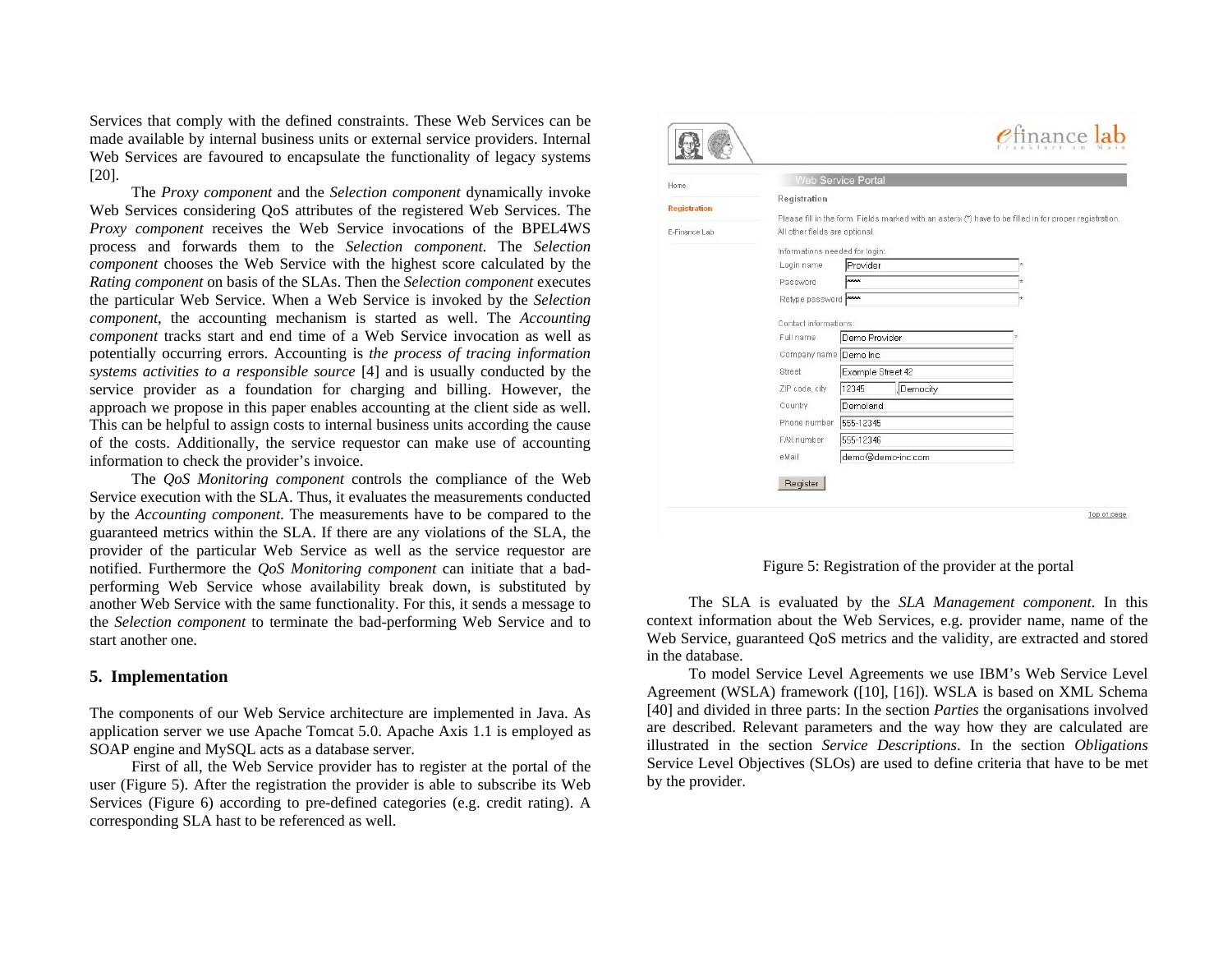Home

Services

Profile

Logout

 $e$ finance  $ab$ Web Service Porta List of services REGISTERED SERVICES Here is the list of services you have actually registered: Category: Schufa · Service: Schufa - Description : Check creditworthiness of a given customer  $-$  SLA : http://127.0.0.1:8080/wsportal/demo/schufa.sla - WSDL : http://127.0.0.1:8080/wsportal/demo/schufa.wsdl - Status : Review not yet completed - OnS narameters - Availability : 98.51%1 - Throughput : 20000.0 [calls/day] - Response time : 10000.0 (ms) - Enervation SSL - Authorisation : Internal role system based on HTTP basic authentication - Authentication : HTTP basic authentication - References : T-Systems, Deutsche Bank. - Price : 0.05 (FLIR/call) . Valid until  $: 2005 - 11 - 3000000000$ Delete CATEGORIES OPEN FOR APPLICATIONS Category: Schufa - Description : Check creditworthiness of a customer - Details: http://www.schufa.com/description.htm - SLA template: : http://www.schufa.com/sla.sla - WSDL template: : http://www.schufa.com/wsdl.wsdl Apply Top of page

Figure 6: List of the registered Web Services and categories

Figure 7 shows an excerpt of a SLA for a Credit Rating Web Service. Within this SLA an availability of 99.5% is assured and the validity of the Web Service is defined as well.

```
<ServiceDefinition name="CreditRatingService"> 
 <ServiceLevelObjective name="SLO_For_Availability"> 
       <Obliged>Company</Obliged> 
       <Validity> 
            <Start>2004-08-01</Start> 
            <End>2004-08-31</End> 
       </Validity> 
       <Expression> 
            <Predicate type="Greater"> 
                <SLAParameter>Availability</SLAParameter> 
                <Value>99.5</Value> 
            </Predicate> 
       </Expression> 
       <EvaluationEvent>NewValue</EvaluationEvent> 
 </ServiceLevelObjective> 
</ServiceDefinition>
```
Figure 7: Excerpt of a SLA for a Credit Rating Web Service

The Web Service composition is realised in BPEL4WS (Business Process Execution Language for Web Services), because this specification has become a de facto standard [\[23\]](#page-8-21). For the execution of the BPEL4WS process we use the BPEL4WS engine provided by IBM AlphaWorks [\[14\]](#page-7-16). Figure 8 illustrates the invocation of a Credit Rating Web Service modelled by BPEL4WS. In BPEL4WS this is realised by the <invoke> construct.

```
<invoke name="CreditRating" 
    partner="Bank1" 
    portType="ns1:ratingWS" 
    operation="validCustomer" 
    inputVariable="creditRequest" 
    outputVariable="creditResponse"> 
     ……
```
</invoke>

Figure 8: Invocation of a Credit Rating Web Service by the BPEL4WS process

However, in our approach the BPEL4WS engine does not directly invoke a certain Web Service (e.g. a Credit Rating Web Service), but the *Proxy componen<sup>t</sup>*instead. This is realised by modifying the WSDL file when the Web Service is registered at the portal in a manner that the physical address of the particular Web Service (e.g. http://www.schufa-company-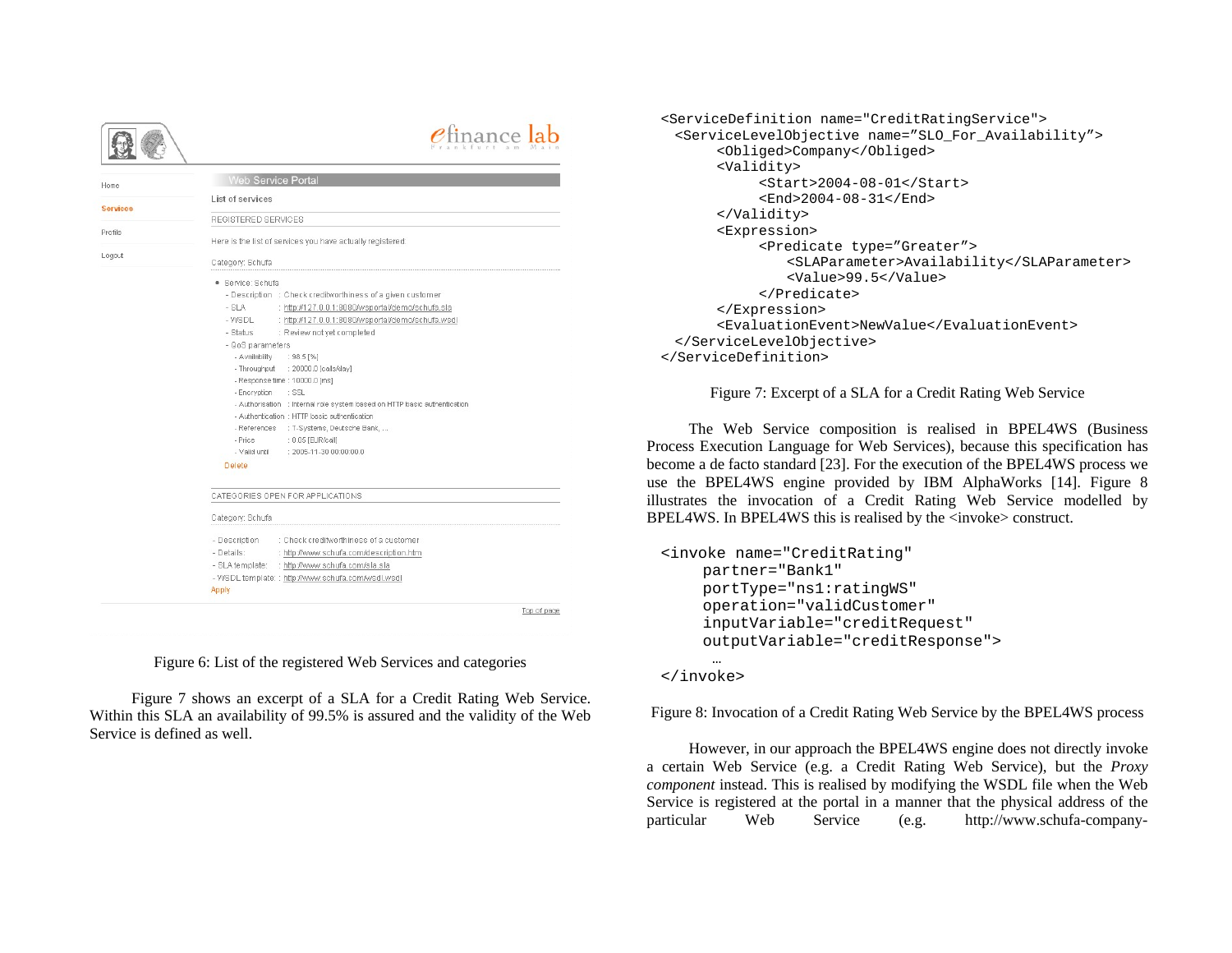a.de/web/services/Schufa) is substituted by the address of the *Proxy component* (e.g. http://localhost:8081/axis/WSproxy). This modification of the physical Web Service address is performed by the *SLA Management component*  automatically. The *Proxy component* acts as a server waiting with a daemon thread listening on a port (e.g. 8081) for incoming Web Service invocations that arrive as http requests. These http requests contain the SOAP message for the invocation of the particular Web Service. When an incoming Web Service invocation arrives on the particular port, the daemon thread starts a new client thread to process the inbound invocation of the BPEL4WS engine.

Figure 9 shows an excerpt of a http request to invoke a Credit Rating Web Service with the URL "/wsproxy/Schufa" and the SOAP parameter ", surname" and ", firstname".

```
POST /wsproxy/Schufa HTTP/1.0 SOAPAction: "" 
User-Agent: Axis/1.1 Host: 192.168.12.200:8081 
<?xml version="1.0" encoding="UTF-8"?> 
<soapenv:Envelope xmlns:soapenv="…" …> 
   <soapenv:Body> 
       <m:validCustomer xmlns:m="…" …> <_surname xsi:type="xsd:string">Miller</_surname> 
        <_firstname xsi:type="xsd:string">Peter</_firstname> 
       </m:validCustomer> 
   </soapenv:Body> 
</soapenv:Envelope>
```
Figure 9: http request for the invocation of a Credit Rating Web Service

First of all, the client thread reads the incoming http request (e.g. Web Service URL and the SOAP message) and stores this data in a request object generated for this purpose. The request object is passed on to the *Selection componen<sup>t</sup>* by the client thread of the *Proxy component*. The task of the *Selection component* is selecting a suitable Web Service in compliance with the pre-defined rules by the user (cp. Chapter 4). This process consists of the following steps:

- - The internal registry is browsed to find the appropriate Web Service category (e.g. credit rating) by evaluating the URL (e.g. /wsproxy/creditRating).
- Based on this category, a so-called *Target* is created. This *Target* is declared as: <Protocol>:<Web Service category>:<Search criterion; Constraint >. If the Credit Rating Web Service with highest score without any constraint should be invoked, the *Target* is modelled as followed: <DB>:<creditProcess.rating>:<maxScore, noConstraint>
- To determine the optimal Web Service, the *Target* is handed on to a SearchFactory generated for this purpose. The SearchFactory delivers an object according the specified protocol. This protocol depends on the registry that stores and manages the Web Services. Due to simplicity it is possible to use a SQL database. Our approach supports UDDI as registry as well. In this case the protocol has to be specified as *UDDI*.
- The *Selection component* receives the object with the endpoint URL (i.e. the physical address) of the best suitable Web Service according to the ranking calculated by the *Rating Component*. Using this endpoint URL the *Selection component* invokes the particular Web Service. At the same time the *Accounting component* is started as well.
- If the Web Service returns an output, this output will be sent as a response to the client thread by the *Selection component*. The client thread forwards this response to the BPEL4WS engine. After this step the Web Service invocation is completely finalised and the client thread is terminated.
- Due to the tracked data, the *QoS Monitoring component* checks if there are any SLA violations. In this case a warning is generated and the provider of the particular Web Service is notified.

The interaction of the participating architectural components described in this section is shown as a collaboration diagram in Figure 10.



Figure 10: Interaction of the participating architectural components

#### **6. Conclusion and Outlook**

In the era of globalisation and sophisticated customers flexible business processes are crucial for the long-term success of an enterprise. Web Services as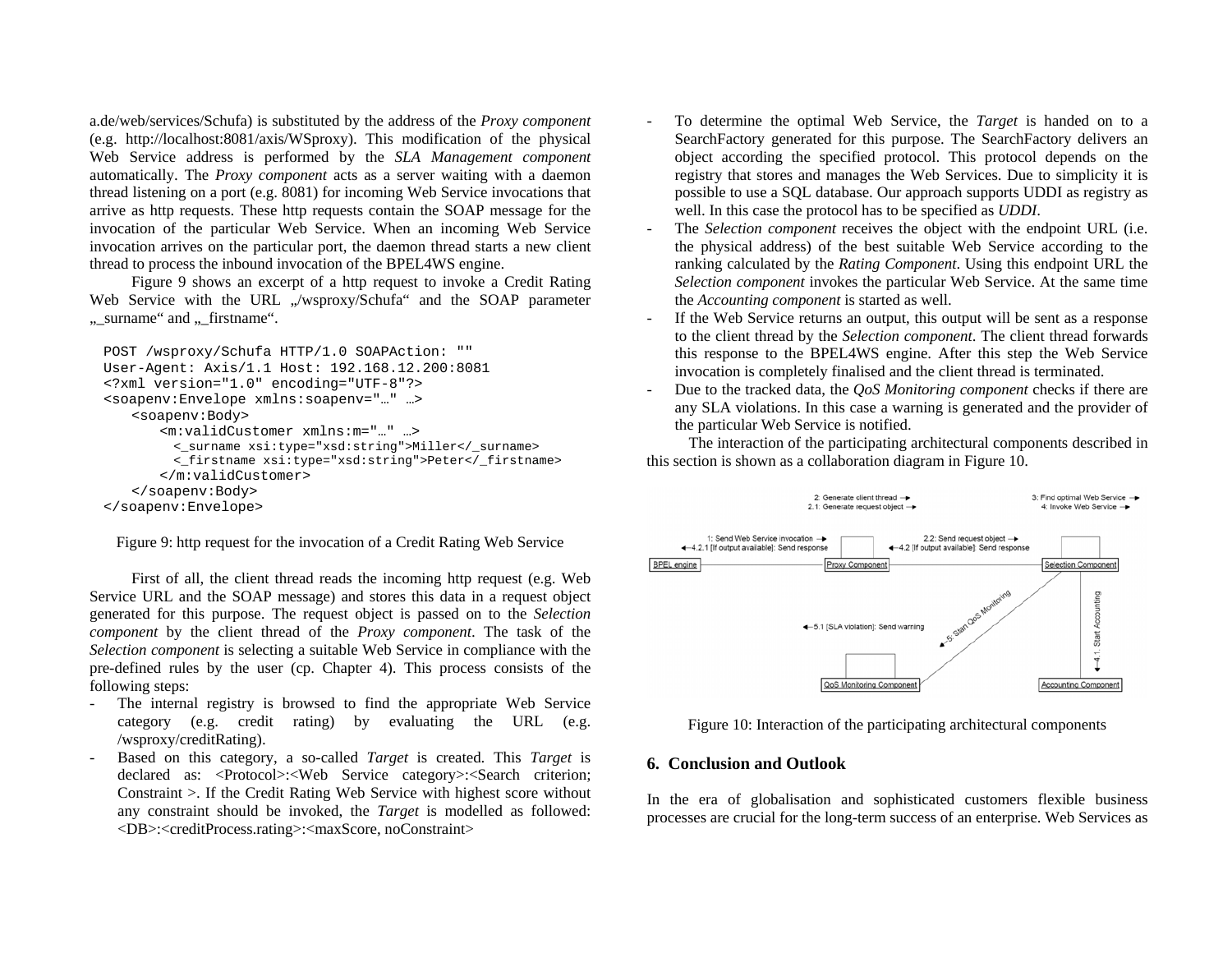<span id="page-7-7"></span>realisation of a Service-oriented Architecture (SoA) gain in importance not only to integrate legacy systems, but also to establish flexible, cross-organisational business processes. The adoption of Web Services in critical business processes depends on the manner how Web Services guarantee Quality of Service (QoS).

<span id="page-7-10"></span><span id="page-7-8"></span>Thus, we present an integrated Web Service architecture with comprehensive QoS support. This architecture supports the assessment of Web Services to assure that only those Web Services will be used in critical business processes that satisfy the requirements defined by the user. The selection and execution of a certain Web Service depends on its QoS properties that must be guaranteed in Service Level Agreements (SLAs). The compliance with such SLAs is monitored by a component of the architecture as well. Furthermore we described our prototypical implementation of the Web Service architecture presented in this paper.

<span id="page-7-15"></span><span id="page-7-6"></span>Our further research activities will focus on the performance evaluation of the Web Service architecture we propose in this paper. Additionally, we will research on self-configuration of business processes. Self-configuration of business processes aims at business processes that combine process patterns to reach a certain business goal (e.g. assessment of a loan request) according to a particular business context (e.g. certain clients and past experiences).

#### <span id="page-7-13"></span>**References**

- <span id="page-7-12"></span><span id="page-7-3"></span>[1] Alonso, G., "Myths around Web Services", in: Bulletin of the Technical Committee on Data Engineering, vol. 25, no. 4, 3-9 (2002).
- <span id="page-7-16"></span><span id="page-7-1"></span>[2] Alonso, G., Casati, F., Kuno, H., Machiraju, V., "Web Services. Concepts, Architectures and Applications", Springer Berlin (2003).
- <span id="page-7-9"></span><span id="page-7-5"></span>[3] Andrews, T., Curbera, F., Dholakia, H., Goland, Y., Klein, J., Leymann, F., Liu, K., Roller, D., Smith, D., Thatte, S., Trickovic, I., Weerawarana, S., "Business Process Execution Language for Web Services", version 1.1, http://www.ibm.com/developerworks/library/ws-bpel (2003).
- <span id="page-7-14"></span>[4] ATIS Committee. "Accountability", http://www.atis.org/tg2k/\_accountability.html (2001).
- <span id="page-7-11"></span><span id="page-7-2"></span>[5] Becker, J., Kugeler, M., Rosemann, M. (Eds.), "Process Management. A Guide for the Design of Business Processes", Springer Berlin (2003).
- <span id="page-7-4"></span><span id="page-7-0"></span>[6] Berbner, R., Mauthe, A., Steinmetz, R., "Supporting dynamic E-Finance Processes (in German)", in: Horster, P. (Ed.), "Elektronische Geschaeftsprozesse 2004", Klagenfurt, Austria, 44-54 (2004).
- [7] Cardoso, J., Sheth, A., "Semantic e-Workflow Composition", Technical Report 02-004, LSDIS Lab, Computer Science Department, University of Georgia, Athens, USA (2002).
- [8] Cardoso, J., Sheth, A., Miller, J., "Workflow Quality of Service", in: Proceedings of the International Conference on Enterprise Integration and Modeling Technology and International Enterprise Modeling Conference (ICEIMT/IEMC 2002), Valencia, Spain, 303-311 (2002).
- [9] Castellanos, M., Casati, F., Dayal, U., Shan, M.-C., "Intelligent Management of SLAs for Composite Web Services", in: Proceedings of 3rd International Workshop on Databases in Networked Information Systems (DNIS), Aizu, Japan, 158-171 (2003).
- [10] Dan, A., Ludwig, H., Pacifici, G., "Web Services Differentiation with Service Level Agreements", IBM developerworks, http://www-106.ibm.com/developerworks/webservices/library/ws-slafram (2003).
- [11]Fensel, D., Bussler, C., "The Web Service Modeling Framework WSMF", in: Electronic Commerce: Research and Applications, vol. 1, no. 2, 113-137 (2002).
- [12]Gouscos, D., Kalikakis, M., Georgiadis, P., "An Approach to Modeling Web Service QoS and Provision Price", in: Proceedings of the 4th International Conference on Web Information Systems Engineering Workshops (WISEW 2003), Rome, Italy, 121-130 (2003).
- [13] Heckmann, O., "A System-oriented Approach to Efficiency and Quality of Service for Internet Service Providers", PhD thesis, Technische Universitaet Darmstadt, http://elib.tu-darmstadt.de/diss/000522/ (2004).
- [14]IBM AlphaWorks, "IBM Business Process Execution Language for Web Services Java Run Time (BPWS4J)", http://www.alphaworks.ibm.com/tech/bpws4j (2004).
- [15]Kalepu, S., Krishnaswamy, S., Loke, S. W., "Verity: A QoS Metric for Selecting Web Services and Providers", in: Proceedings of the 4th International Conference on Web Information Systems Engineering Workshops (WISEW 2003), Rome, Italy, 131-139 (2003).
- [16] Keller, A., Ludwig, H., "The WSLA Framework: Specifying and Monitoring Service Level Agreements for Web Services", in: Journal of Network and Systems Management, vol. 11, no. 1, 57-81 (2003).
- [17]Koetzle, L., Rutstein, C., Liddell, H., Buss, C., Nakashima, T., "Reducing Integration's Cost", Forrester Research Report, http://www.forrester.com/go?docid=11981 (2001).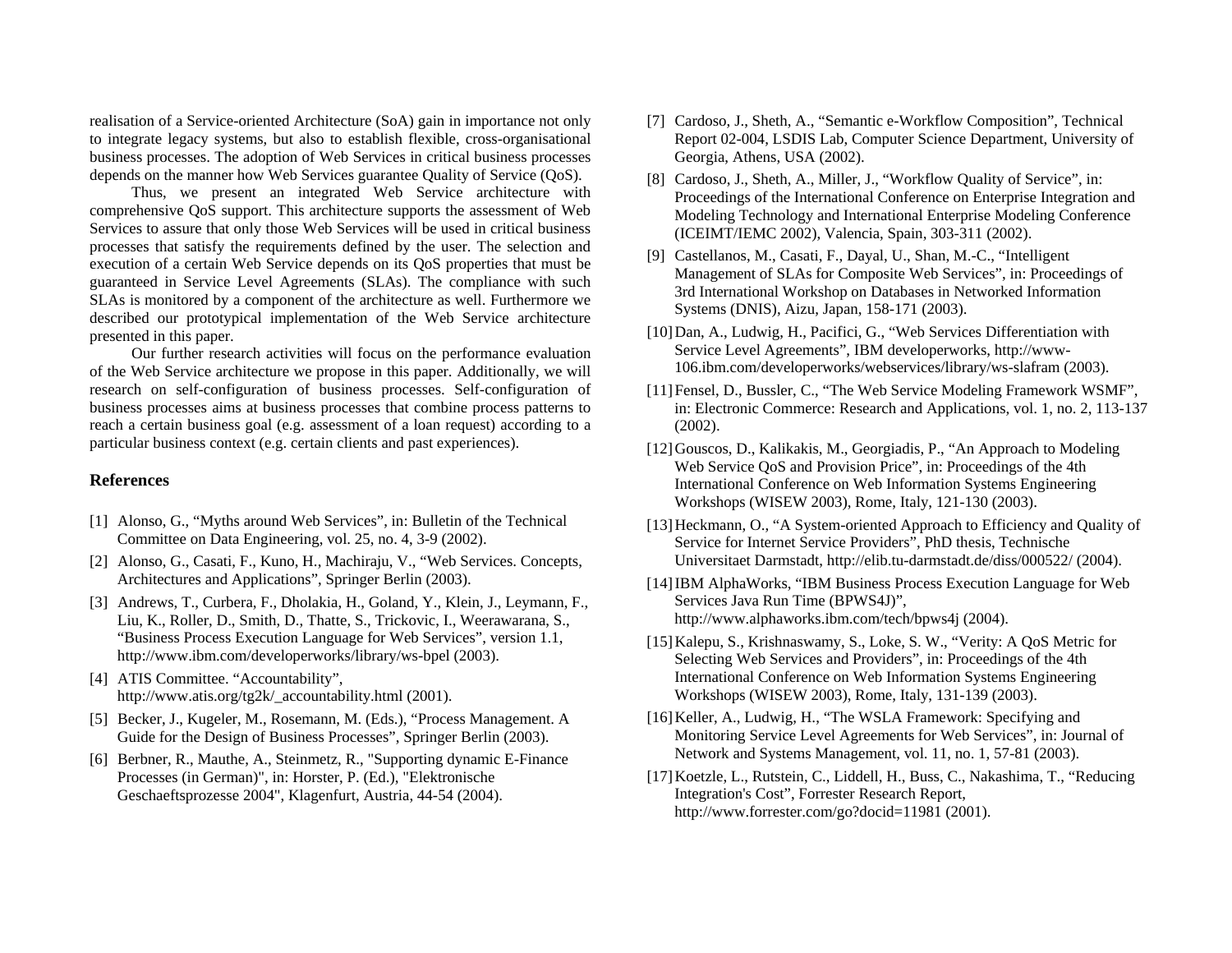- <span id="page-8-11"></span>[18]Leymann, F., Roller, D., "Production Workflow, Concepts and Techniques", Prentice Hall Upper Saddle River (2000).
- <span id="page-8-10"></span><span id="page-8-6"></span>[19]Leymann, F., Roller, D., "Web Services: Business Processes in a Web Services World. A quick overview of BPEL4WS", IBM DeveloperWorks, http://www-106.ibm.com/developerworks/webservices/library/ws-bpelwp (2002).
- <span id="page-8-1"></span>[20]Leymann, F., Roller, D., "Using flows in information integration", IBM Systems Journal, vol. 41, no. 4, 732-742 (2002).
- <span id="page-8-19"></span><span id="page-8-12"></span>[21]Mani, A., Nagarajan, A., "Understanding Quality of Service for Web Services", IBM DeveloperWorks, http://www-106.ibm.com/developerworks/webservices/library/ws-quality.html (2002).
- <span id="page-8-18"></span><span id="page-8-16"></span>[22]Malone, T. W., Crowston, K., Lee, J., Pentland, B. T., Dellarocas, C., Wyner, G. M., Quimby, J., Bernstein, A., Herman, G. A., Klein, M., Osborn, C. S., O'Donnell, E., "Tools for Inventing Organizations: Toward a Handbook of Organizational Processes", in: Management Science, vol. 45, no. 3, 425-443 (1999).
- <span id="page-8-21"></span><span id="page-8-8"></span>[23]OASIS, "OASIS Web Services Business Process Execution Language (WSBPEL)", Technical Committee, http://www.oasisopen.org/committees/tc\_home.php?wg\_abbrev=wsbpel (2003).
- <span id="page-8-17"></span><span id="page-8-7"></span>[24]Ortner, E., "Repository Systems", Informatik Spektrum, vol. 22, no. 4, 235- 251 (1999).
- <span id="page-8-4"></span><span id="page-8-0"></span>[25]Papazoglou, M. P., van den Heuvel, W. J., "Leveraging legacy assets", in: Papazoglou, M. P., Spaccapietra, S., Tari, Z. (Eds.), "Advances in Object-Oriented Modeling", MIT Press, Cambridge, MA, 131-160 (2000).
- <span id="page-8-15"></span><span id="page-8-3"></span><span id="page-8-2"></span>[26]Papazoglou, M. P., "Service-Oriented Computing: Concepts, Characteristics and Directions", in: Proceedings of 4th International Conference on Web Information Systems Engineering (WISE 2003), Rome, Italy, 3-12 (2003).
- <span id="page-8-20"></span><span id="page-8-9"></span>[27]Preuner, G., Schrefl, M., "Integration of Web Services into Workflows through a Multi-Level Schema Architecture", in: Proceedings of the 4th IEEE International Workshop on Advanced Issues of E-Commerce and Web-Based Information Systems (WECWIS 2002). Newport Beach, USA, 51-60 (2002).
- <span id="page-8-13"></span><span id="page-8-5"></span>[28]Ran, S., "A model for Web Services discovery with QoS", in: ACM SIGecom Exchanges, vol. 4, no. 1, 1-10 (2003).
- <span id="page-8-14"></span>[29] Schmitt, J. B., "Heterogeneous Network Quality of Service Systems", Kluwer Academic Publishers (2001).
- [30] Schmidt, R., "Web Services Based Architectures to Support Dynamic Interorganizational Business Processes", in: Proceedings of the International Conference on Web Services - Europe (ICWS-Europe 2003), Erfurt, Germany, 123–136 (2003).
- [31]Sharma, A., Adarkar, H., Sengupta, S., "Managing QoS through Prioritization in Web Services", in: Proceedings of the 4th International Conference on Web Information Systems Engineering Workshops (WISEW 2003), Rome, Italy, 140-148 (2003).
- [32]Sivashanmugam, K., Miller, J., Sheth, A., Verma, K., "Framework for Semantic Web Process Composition", Technical Report 03-008, LSDIS Lab, Computer Science Department, University of Georgia, Athens, USA (2003).
- [33]Sommerville, I., "Software Engineering", 6. Edition, Addison-Wesley Munich (2001).
- [34]Steinmetz, R., Berbner, R., Martinovic, I., "Web Services supporting flexible Business Processes in the Financial Service Industry" (in German), in: Sokolovsky, Z.; Loeschenkohl, S. (Eds.), "Industrialisierung der Finanzwirtschaft", Gabler Wiesbaden (2005).
- [35]Tian, M., Gramm, A., Naumowicz, T., Ritter, H., Schiller, J., "A concept for QoS Integration in Web Services", in: Proceedings of the 4th International Conference on Web Information Systems Engineering Workshops (WISEW 2003), Rome, Italy, 149-155 (2003).
- [36]UDDI Spec Technical Committee, "UDDI Version 3.0.1", Technical Committee Specification, http://uddi.org/pubs/uddi\_v3.htm (2003).
- [37]W3C, "Web Services Description Language (WSDL) 1.1", W3C Note, http://www.w3.org/TR/wsdl20 (2001).
- [38] W3C, "SOAP Version 1.2". W3C Recommendation, http://www.w3.org/TR/soap12/ (2003).
- [39]W3C, "Web Services Architecture Requirements", W3C Working Group Note, http://www.w3.org/TR/wsa-reqs/ (2004).
- [40]W3C, "XML Schema Part 0: Primer Second Edition", http://www.w3.org/TR/xmlschema-0/ (2004).
- [41]Westerinen, A., Schnizlein, J., Strassner, J., Scherling, M., Quinn, B., Herzog, S., Huynh, A., Carlson, M., Perry, J., Waldbusser, S., "Terminology for Policy-Based Management", RFC 3198 (2001).